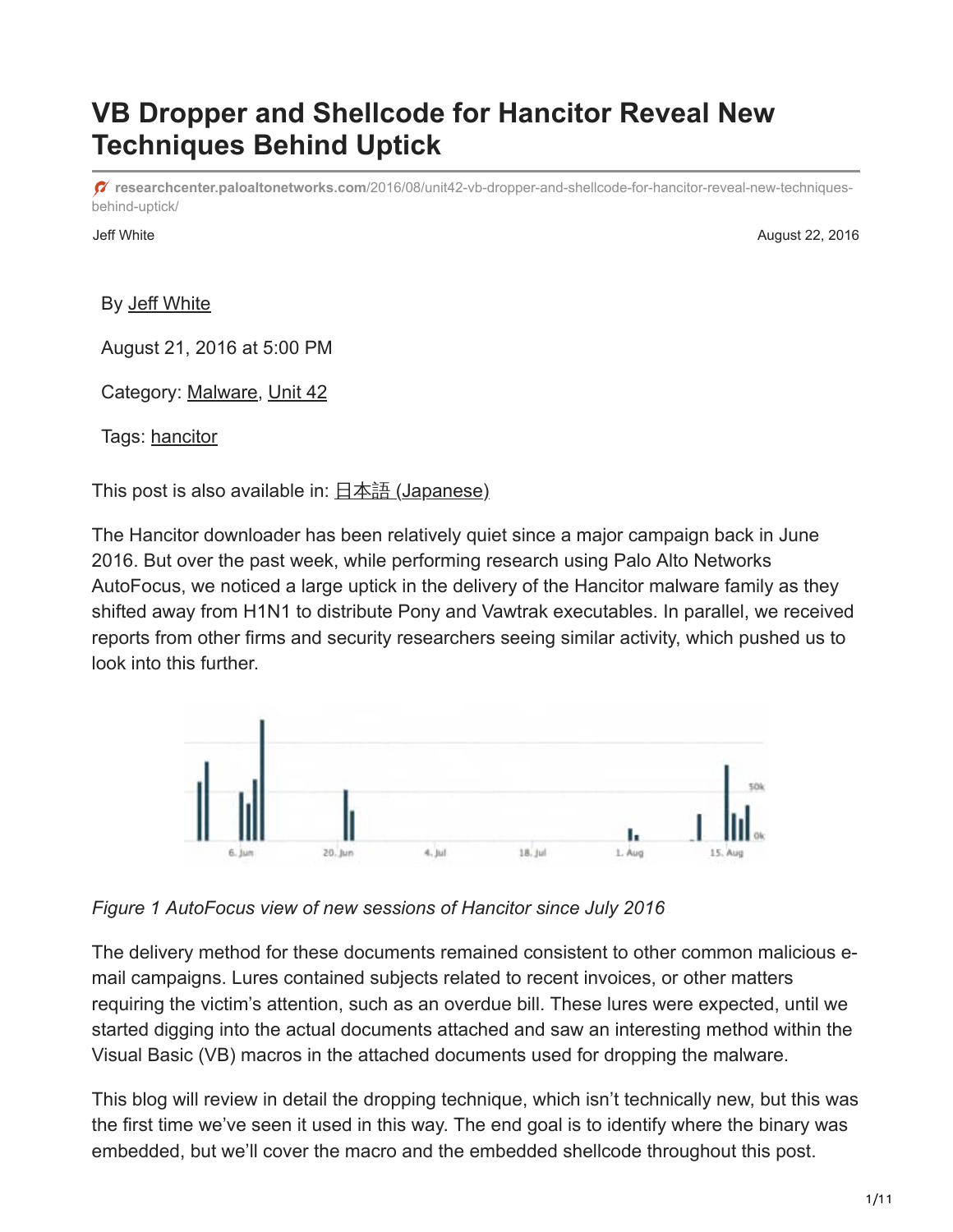## **The Word Document**

For this section, we'll be looking at the file with a SHA256 hash of

 '03aef51be133425a0e5978ab2529890854ecf1b98a7cf8289c142a62de7acd1a', which is a typical MS Office OLE2 Word Document with your standard ploy to 'Enable Content' and run the malicious macro.



*Figure 2 The ploy used by the malicious document*

Opening the Visual Basic editor up, we can see two forms and a module for this particular sample.



*Figure 3 VBProject components*

## **The Malicious Macro**

Visual Basic can directly execute Microsoft Windows API calls, which allows it perform a number of interesting functions -- exactly what this VB code is doing.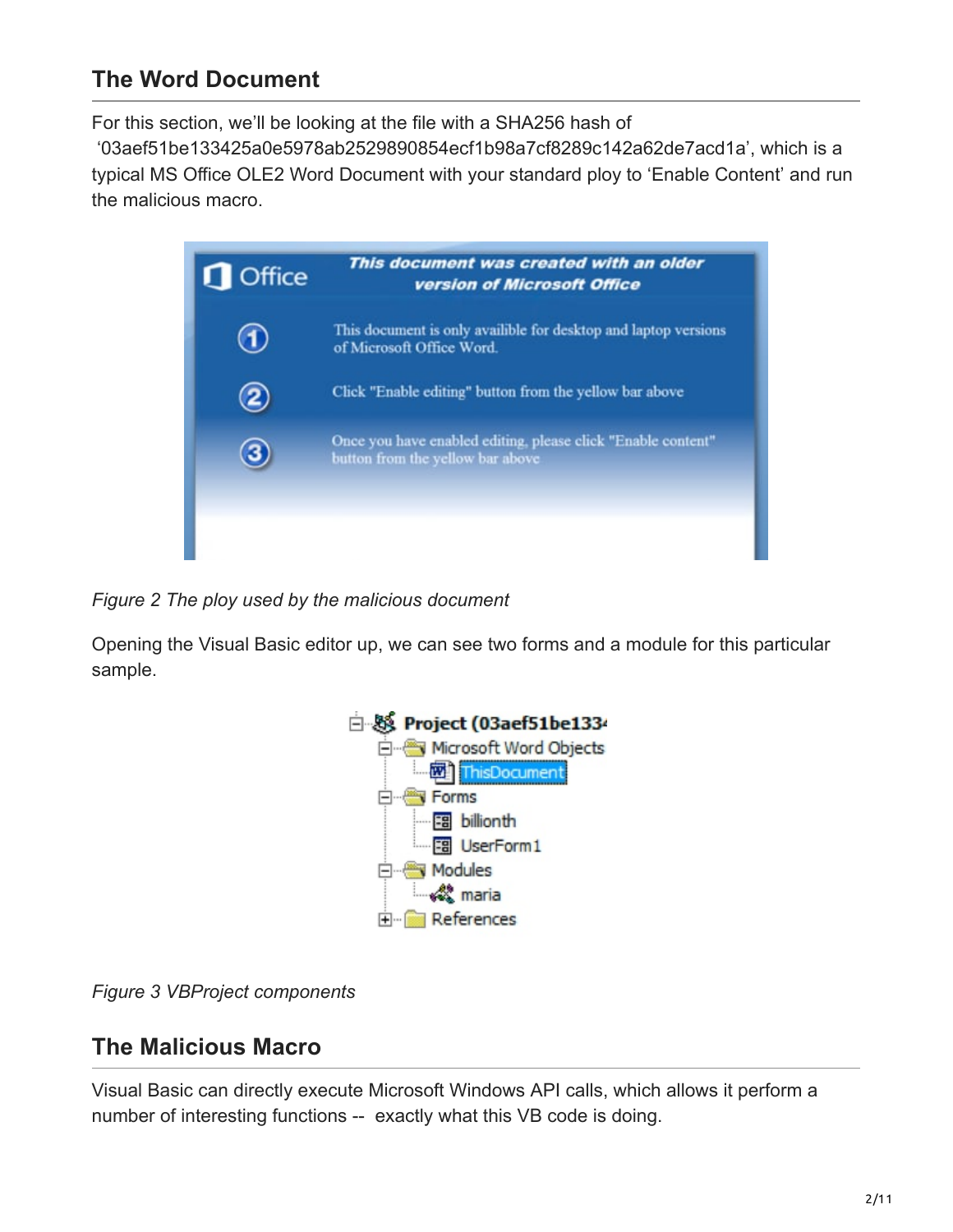| #If Win64 Then | Private Declare PtrSafe Function maison Lib "kerne192" Alias "VirtualAlloc" (ByVal Ipaddr As LongPtr, ByVal dwSize<br>Private Declare PtrSafe Sub talapoin Lib "ntdll" Alias "RtlHoveNemory" (pDst As Any, pSrc As Any, ByVal ByteLen A<br>Private Declare PtrSafe Function malay Lib "kernel32" Alias "CreateEventA" (1pEventAttributes As Any, bManualReset<br>Private Declare PtrSafe Function hairbrush Lib "user32" Alias "CallWindowProcA" (1pPrevWndFunc As LongPtr, hWnd A:<br>Private Declare PtrSafe Function viviparous Lib "user32" Alias "EndDialog" (ByVal hDlg As LongPtr, nResult As Long)<br>Private Declare PtrSafe Function functus Lib "kernel32" Alias "GetPriorityClass" (hProcess As LongPtr) As LongPtr<br>Private Declare PtrSafe Function headwaters Lib "user32" Alias "GetDlgItem" (ByVal hDlg As LongPtr, nIDDlgItem As |
|----------------|------------------------------------------------------------------------------------------------------------------------------------------------------------------------------------------------------------------------------------------------------------------------------------------------------------------------------------------------------------------------------------------------------------------------------------------------------------------------------------------------------------------------------------------------------------------------------------------------------------------------------------------------------------------------------------------------------------------------------------------------------------------------------------------------------------------------------------------------------|
| \$L1se         | Private Declare Function maison Lib "kernel32" Alias "VirtualAlloc" (ByVal lpaddr As Long, ByVal dwSize As Long, I                                                                                                                                                                                                                                                                                                                                                                                                                                                                                                                                                                                                                                                                                                                                   |
|                | Frivate Declare Sub talapoin Lib "ntdll" Alias "RtlMoveMemory" (pDst As Any, pSrc As Any, ByVal ByteLen As Long)<br>Private Declare Function twentythird Lib "user32" Alias "EndDialog" (ByVal hDlg As Long, nResult As Long) As Long<br>Private Declare Function chopin Lib "kernel32" Alias "CreateEventA" (lpEventAttributes As Any, bManualReset As Los                                                                                                                                                                                                                                                                                                                                                                                                                                                                                          |
|                | Frivate Declare Function tost Lib "user32" Alias "GetDlgItem" (ByVal hDlg As Long, nIDDlgItem As Long) As Long<br>Frivate Declare Function hairbrush Lib "user32" Alias "CallWindowFrocA" (1pFrevWndFunc As Long, hWnd As Any, Msg )<br>Private Declare Function unselected Lib "kernel32" Alias "GetPriorityClass" (hProcess As Long) As Long                                                                                                                                                                                                                                                                                                                                                                                                                                                                                                       |

*Figure 4 Microsoft Windows API calls within VB code*

As we can see, the macro includes logic to determine the architecture of the system it's running on and has the ability to execute correctly on either 32-bit or 64-bit platforms. The primary calls of interest for us will be VirtualAlloc(), RtlMoveMemory(), and CallWindowProcA().

When we originally started looking at this sample, we were mainly interested in where the payload was being stored, so we began debugging the macro to understand how it functions. The payload in question is base64-encoded and embedded within a form in the VBProject as a value of the 'Text' field on the 'choline' TextBox.

As a side note, what is really interesting is that the authors went through the trouble to actually write their own base64 decoder purely in VB. We'll leave that as an exercise for the reader to dig into that but it's a good overview of how base-N encoding works; the entire 'maria' module within this macro is the base64 decoder.

The macro base64 decodes the payload into a local byte-array and then we come to our first API call, VirtualAlloc().

| $osier = 0$                   |                                                    |  |  |
|-------------------------------|----------------------------------------------------|--|--|
|                               | $indifference = maison(osier, 4574, 4H1000, 4H40)$ |  |  |
| $h$ eronry = "scimitar"       |                                                    |  |  |
| $idaho = "eloquent"$          |                                                    |  |  |
| 트로 +                          |                                                    |  |  |
| ocals.                        |                                                    |  |  |
| Project. ThisDocument. exmoor |                                                    |  |  |
| Expression                    | Value                                              |  |  |
| indifference                  | 94044160                                           |  |  |

#### *Figure 5 Memory page being allocated*

The call commits specific pages of memory with read, write, and executable (RWX) permissions at 0x59B0000.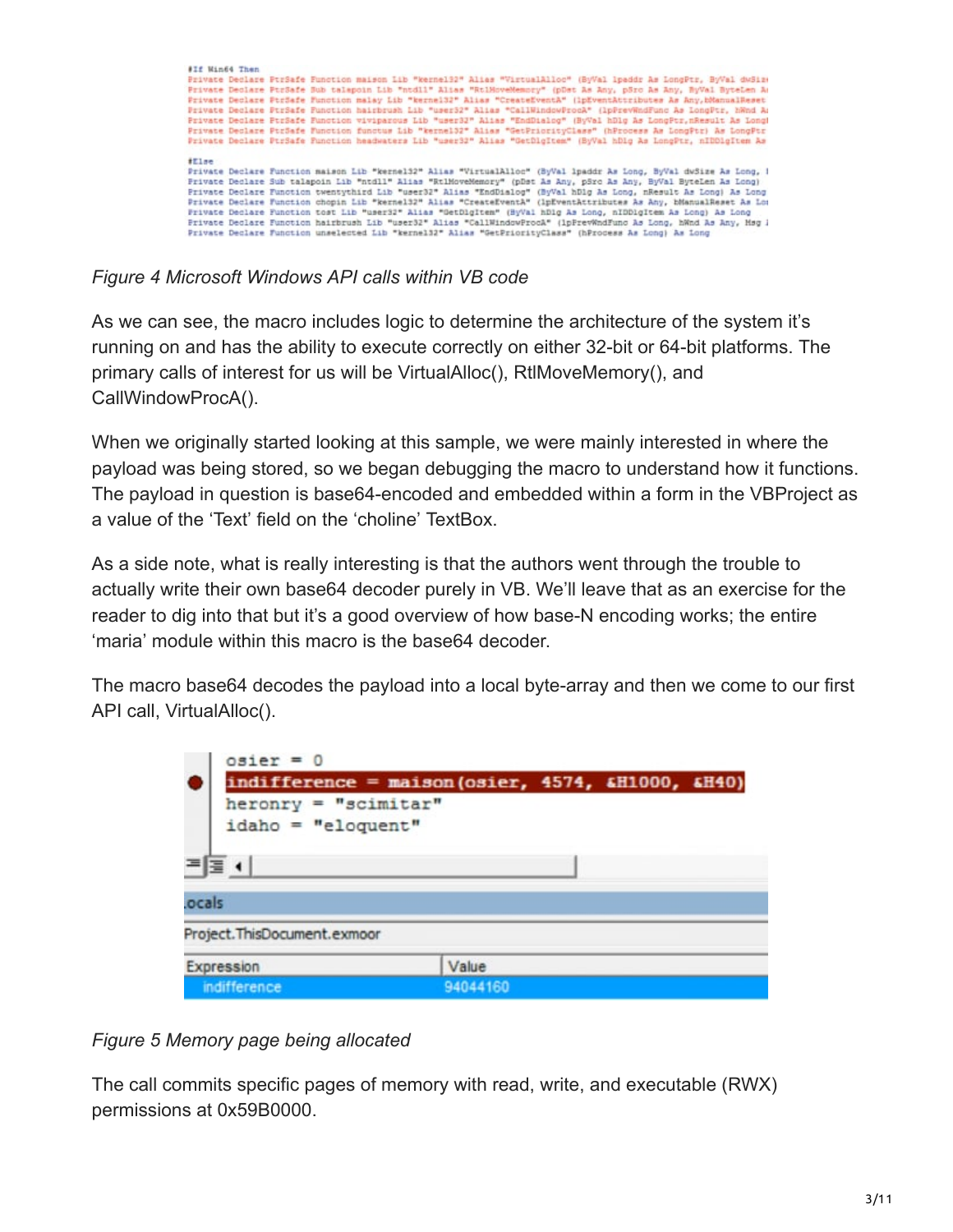| <b>Base Address</b> | Type            |        | Size Protect |
|---------------------|-----------------|--------|--------------|
| 0x59a4000           | Free (Unusable) | 48 kB  |              |
| D 0x59b0000         | Private         | $8$ kB | <b>RWX</b>   |
| 0x59b2000           | Free (Unusable) | 56 kB  |              |

*Figure 6 New memory page with RWX permissions*

Afterwards, the VB macro continues to setup the next call to RtlMoveMemory and then calls it with the location of the memory from the previous call and our base64 decoded byte array.

|                   | talapoin ByVal indifference, townsman(0), UBound(townsman) + 1<br>setose = "interfering" |       |  |
|-------------------|------------------------------------------------------------------------------------------|-------|--|
|                   | #If Win64 Then                                                                           |       |  |
| ≔ ≣ ∢             |                                                                                          |       |  |
| ocals             |                                                                                          |       |  |
|                   |                                                                                          |       |  |
|                   | Project.ThisDocument.exmoor                                                              |       |  |
| Expression        |                                                                                          | Value |  |
|                   |                                                                                          |       |  |
|                   | $\rightarrow$ townsman(0)                                                                | 72    |  |
|                   | townsman(1)                                                                              | 137   |  |
| $=$ townsman<br>⊢ | townsman(2)                                                                              | 92    |  |

*Figure 7 Base64-decoded byte array*

We can quickly validate by dumping that region of memory in our WINWORD.EXE process and comparing transferred bytes.

| <b>WINWORD.EXE.bin</b> |                                                                      |  |             |  |  |  |  |  |  |  |  |
|------------------------|----------------------------------------------------------------------|--|-------------|--|--|--|--|--|--|--|--|
|                        | $\overline{V}$ Edit As: Hex $\overline{V}$ Run Script $\overline{V}$ |  |             |  |  |  |  |  |  |  |  |
|                        |                                                                      |  | 0 1 2 3 4 5 |  |  |  |  |  |  |  |  |
|                        | 0000h: 48 89 5C 24 08 48                                             |  |             |  |  |  |  |  |  |  |  |
|                        | 0010h: 89 7C 24 20 41 54                                             |  |             |  |  |  |  |  |  |  |  |
|                        |                                                                      |  |             |  |  |  |  |  |  |  |  |

*Figure 8 Confirming bytes match from dumped memory*

Now that our code has been copied to in executable memory, the macro sets up the last API call for CallWindowProcA(). The first value supplied to this call is our memory offset +2214, which is a function pointer within this code, and the second is a string of the path to our file for a handle. These actions redirect code execution to shellcode.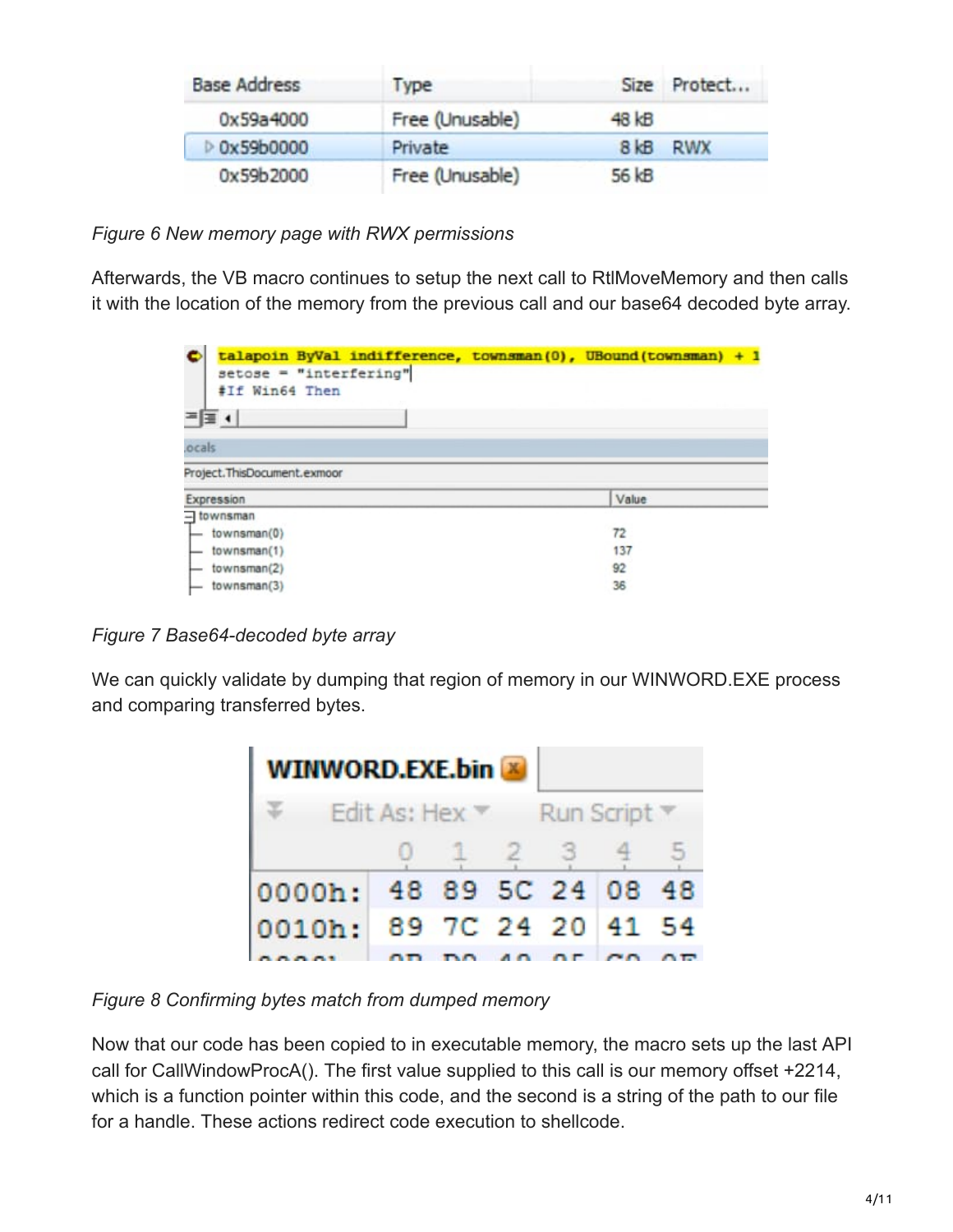

*Figure 9 Passing execution to the shellcode*

## **The Shellcode**

If we attach to WINWORD.EXE and break on the offset of our memory location +2214 (0x8A6), the entry point of the shellcode, we can validate program execution shifts to this code path.

| <b>REC</b>             |                                                      |                 |                | <b>HALL</b>                |    |    |                |  |    |              |           | * - 200                                        |                   |        |       |
|------------------------|------------------------------------------------------|-----------------|----------------|----------------------------|----|----|----------------|--|----|--------------|-----------|------------------------------------------------|-------------------|--------|-------|
|                        | <b>MOVI</b>                                          | WINWORD.EXE.bin |                |                            |    |    |                |  |    |              |           |                                                |                   |        |       |
| 종<br>8045 DB           | PUSH<br><b>PUSH</b><br>EDI                           |                 | Edit As: Hex." |                            |    |    | Run Script *   |  |    | Run Template |           |                                                |                   |        |       |
|                        | LEA EAX, DMORD PTR<br>PUSH EAK                       |                 |                |                            |    |    |                |  |    |              |           |                                                |                   |        |       |
|                        | ERK, DMORD<br><b>MOU</b>                             | 0880h:          |                | 8B C3 D3 F8                |    |    | 8D 4E 0A D2 E3 |  |    |              |           | 08 02 C6                                       | $-42$             | $-0.1$ | 00 08 |
| <b>開想</b>              | PTR<br>EAY, DUORD<br>HOU.                            | 0890hr          |                | 5A 01 FF 45 08 8B 45 08 8A |    |    |                |  |    |              |           | 00 FF 45 FC 84 C0 75                           |                   |        |       |
| Ø8<br>3906             | DWORD PTR DSE<br><b>PUSH</b><br><b>EBK, EBX</b>      | OBAOh:          |                |                            |    |    |                |  |    |              |           | 9E 5F 5E 5B C9 C3 55 8B EC 81 EC 3C 02 00 00 5 |                   |        |       |
|                        |                                                      | 08BOh:          |                |                            |    |    |                |  |    |              |           | 8D 45 DO 50 64 A1 30 00 00 00 8B 40 0C 8B      |                   |        |       |
| DA                     | $ss$ <sub>ill</sub><br><b>BYTE PTR</b><br><b>HOU</b> | 08COh:          |                |                            |    |    |                |  |    |              |           |                                                |                   |        |       |
| <b>SZFEFFFF</b><br>EB: | CALL 859B873A                                        | OBDOh:          |                | 6F                         | 61 | 64 |                |  | 45 | DB           | <b>6C</b> |                                                | 6C 88 5D DA E8 57 |        |       |
|                        | FOR ECX                                              |                 |                |                            |    |    |                |  |    |              |           |                                                |                   |        |       |

*Figure 10 Validating shellcode is executing*

From here, the shellcode gets the address for LdrLoadDLL() function, which is similar to LoadLibraryEx(), by enumerating the Process Environment Block (PEB) and then begins to hunt for the functions it will use within kernel32.dll.

The values for the functions it's looking for, along with other values, are embedded into the shellcode and built on the stack for later usage.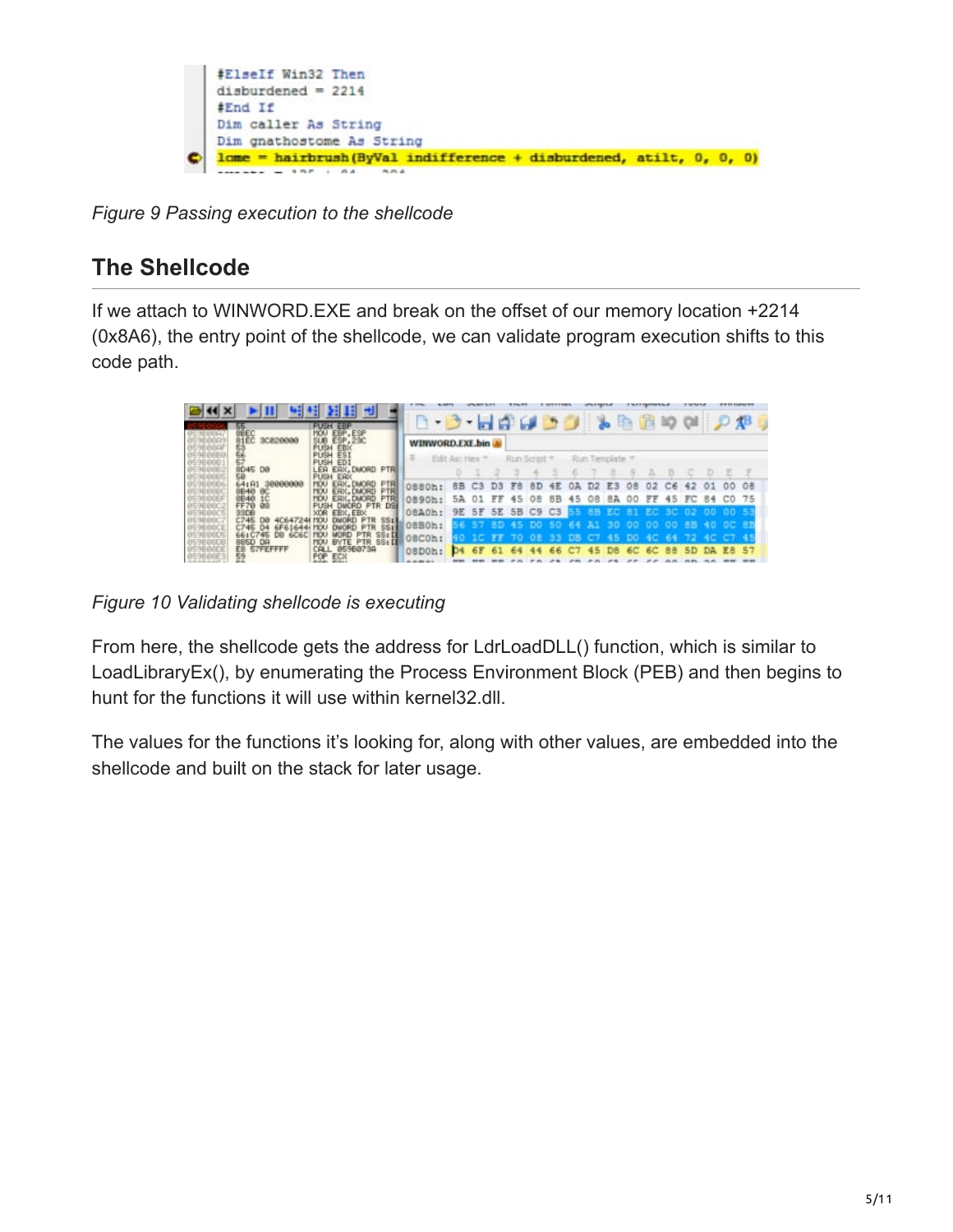

*Figure 11 Embedded data in shellcode*

Following these sets of encoded names, we can see the shellcode is interested in the following syscalls: CloseHandle(), ReadFile(), GetFileSize(), VirtualFree(), VirtualAlloc(), and CreateFileA(). For each API call, it looks up the address of the function and stores it on the stack.

Next, the shellcode calls CreateFileA() on the Word document and receives a handle back, which it passes to GetFileSize() for the file size, that is then subsequently passed to VirtualAlloc() to create a section of memory for the file contents (0x2270000). Finally, it reads in the file to that memory location and closes the handle.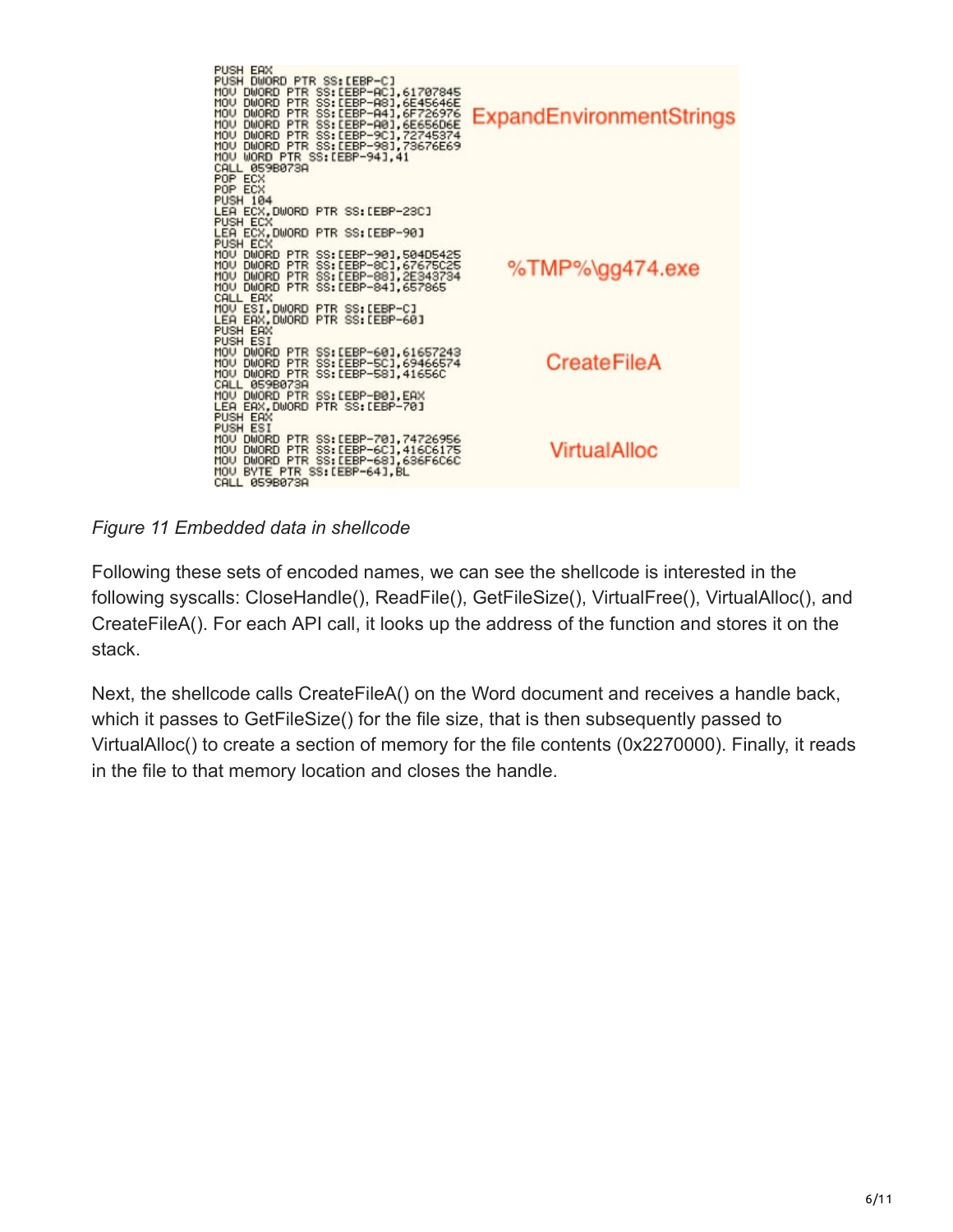

*Figure 12 Egg hunting by the shellcode*

Once it has the copy loaded into memory, it begins a process of hunting through memory for the magic bytes 0x504F4C41, which we can see is located at 0x022836F3 in our new memory page.

| 02270000022A4FFF<br><b>D</b> Dump                                                                        |                                        |                                                     |                                                           |                                              |                                              |                                  |                                  |                                         |                            |                                                       |                                               |                                               |                                                       |                                                    |                                                     |                                              |                                                                                                                                                                                          |
|----------------------------------------------------------------------------------------------------------|----------------------------------------|-----------------------------------------------------|-----------------------------------------------------------|----------------------------------------------|----------------------------------------------|----------------------------------|----------------------------------|-----------------------------------------|----------------------------|-------------------------------------------------------|-----------------------------------------------|-----------------------------------------------|-------------------------------------------------------|----------------------------------------------------|-----------------------------------------------------|----------------------------------------------|------------------------------------------------------------------------------------------------------------------------------------------------------------------------------------------|
|                                                                                                          |                                        |                                                     | 4C                                                        |                                              | 88                                           | 99                               | FF                               |                                         | нc                         | ЗA                                                    | 91                                            |                                               |                                                       |                                                    | Б۴                                                  |                                              | 4:0.06.7<br>POLHO.                                                                                                                                                                       |
| 82283703<br>02283713<br>02283723<br>02283733<br>02283743<br>02283753<br>02283763<br>82283773<br>02283783 | 4F<br>4F<br>4F<br>4F<br>44<br>60<br>46 | <b>SC</b><br>4F<br>4F<br>4F<br>4F<br>58<br>78<br>30 | <b>DD</b><br>71<br>4F<br>4F<br>4F<br>24<br>20<br>52<br>4E | 4F<br>4F<br>4F<br>4F<br>72<br>78<br>64<br>67 | 4F<br>4F<br>4F<br>4F<br>63<br>42<br>57<br>74 | 4F<br>4F<br>71<br>51<br>51<br>41 | 4F<br>4F<br>24<br>78<br>58<br>24 | 53.<br>4F<br>4F<br>4F<br>60<br>78<br>71 | 4F<br>4F<br>64<br>60<br>6F | 4F<br>4F<br>4F<br>4F<br>4F<br>4F<br>67<br>6E 7B<br>41 | 4F<br>4F<br>4F<br><b>78</b><br>4E<br>23<br>24 | 4F<br>4F<br>4F<br>4F<br><b>SA</b><br>61<br>71 | 39<br>ЗF<br>4F<br>4F<br>1E<br>57<br>6D<br>62 74<br>ЗE | 89<br>4F<br>4F<br>4F<br>4F<br>6E<br>7В<br>40<br>53 | 28<br>4F<br>4F<br>4F<br>4F<br>71<br>27<br>4E<br>-27 | 4F<br>4F<br>4F<br>4F<br>4F<br>4E<br>77<br>44 | 00E0000S000099(0)<br>0\g000000000?000<br>0000000000000000<br>0000000000000000<br>0000000000000000<br>00\$rcg\$0d0zZWngN<br>78 DE xBQx'maNamC'z<br>mCRdWQZxnC#btMNw<br>F=NatA\$goA\$g>S'D |
| 02283793                                                                                                 | 57<br>4F                               | 51<br>4F                                            | 1F<br>4F                                                  | 62<br>4F                                     | 46<br>4F                                     | 51<br>4F                         | 43<br>4 <sub>0</sub>             | 63<br>1 <sub>0</sub>                    | 54<br>70                   | 3F<br>5n                                              | 20<br>52                                      | 64                                            | 55 56                                                 | 4F<br>28 39 35                                     | 4F                                                  | 4F                                           | MQVbFQCcT? UU0001<br>$62$ 0000001 $+2$ 1846 956                                                                                                                                          |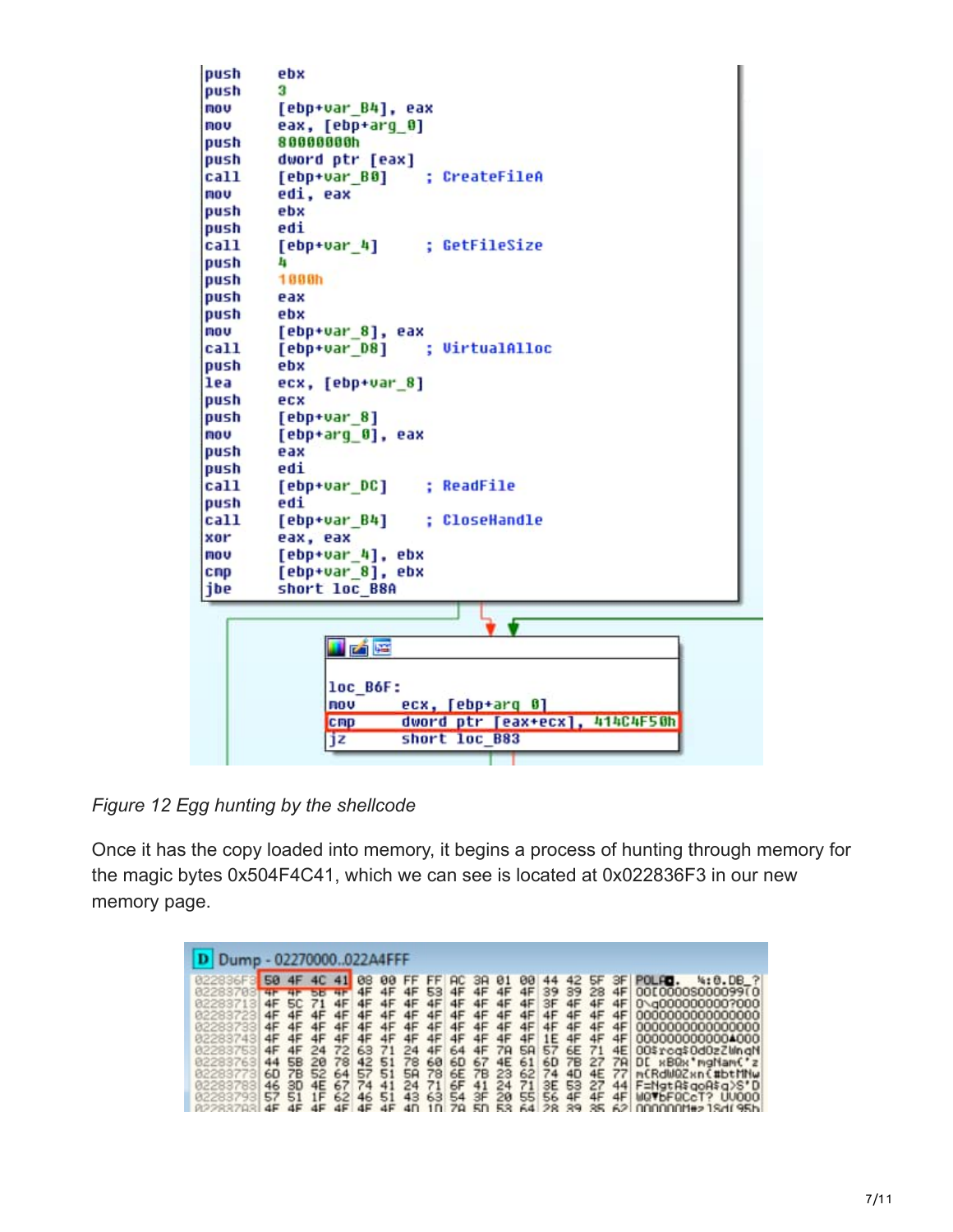#### *Figure 13 Egg located*

Now that we've found what's likely to be our binary, the last step is to just decode it. Looking at the shellcode, we can see that it will add 0x3 to each byte starting at 0x22836FF, in our example, and then XOR it by 0x13, as shown below.



*Figure 14 XOR decrypting*

Once the counter reaches 0x13AAC (80556), it begins a series of sub-routines to manipulate each byte and decrypt the binary. If we set a breakpoint after the decryption routine and check our memory location, we can see that the binary is decoded and can now be dumped for further analysis. The MZ and PE headers can be seen in the following dumped memory.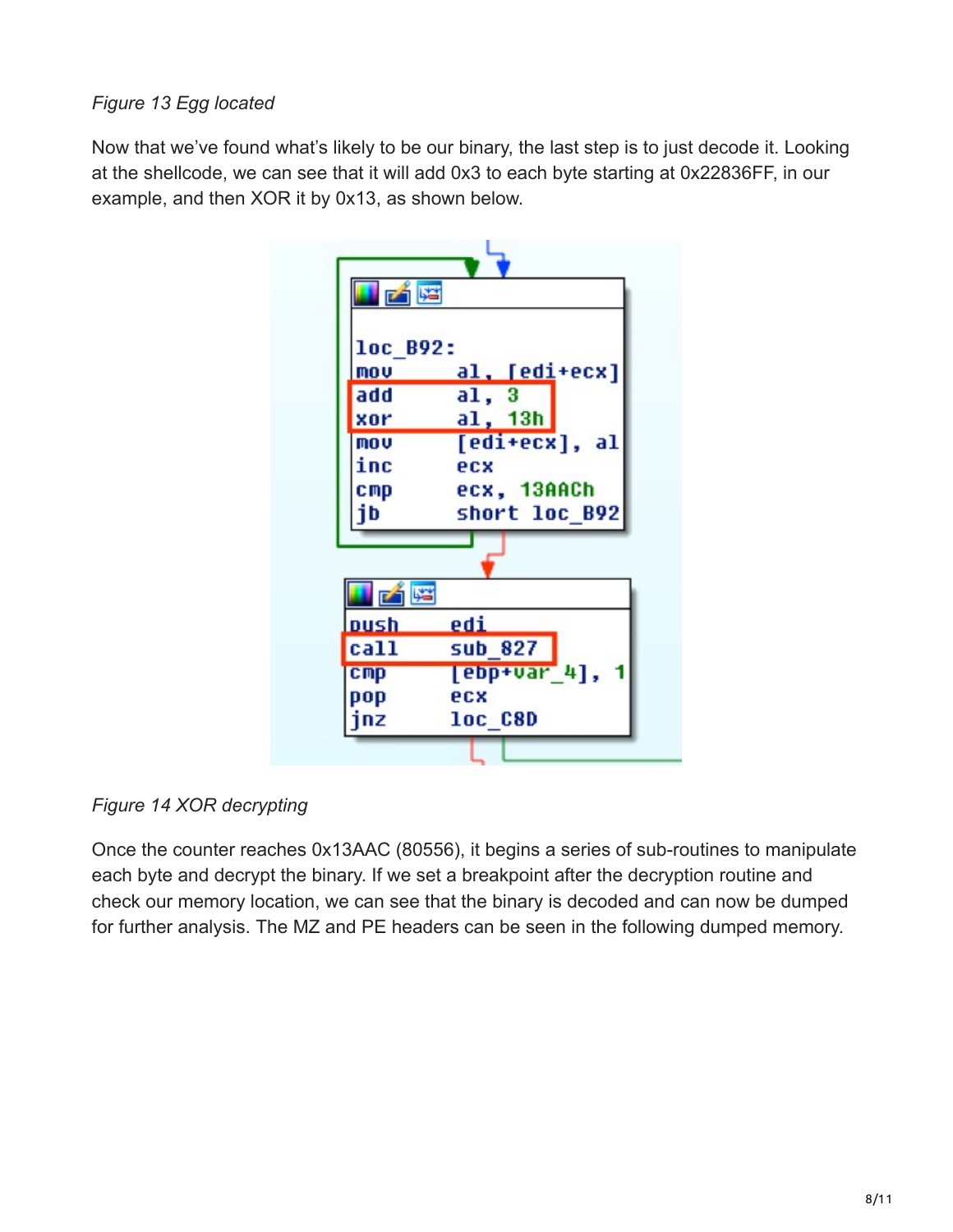| Dump - 02270000022A4FFF                                                                                                                                                                                                                                                                                                                                                                                                                                                                                                                                                                                                                                                                                                                                                                                                                                                                                                                                                                                                                                                                                                                                                                                                                                                              |                                                                                                                                                                                                                                                                                                                                                                                                                                                                                                                                                                                                                                                                                                                                                                                                                                                                                                                                                                                                                                                                                                                                                                                                                                                                                                                                                                                                                                                                                                                                                                                                                                                                                                                                                                                                                                                                                                                                                                                                                                                                                                                                                                                                                      |  |  |  |  |  |  |  |  |
|--------------------------------------------------------------------------------------------------------------------------------------------------------------------------------------------------------------------------------------------------------------------------------------------------------------------------------------------------------------------------------------------------------------------------------------------------------------------------------------------------------------------------------------------------------------------------------------------------------------------------------------------------------------------------------------------------------------------------------------------------------------------------------------------------------------------------------------------------------------------------------------------------------------------------------------------------------------------------------------------------------------------------------------------------------------------------------------------------------------------------------------------------------------------------------------------------------------------------------------------------------------------------------------|----------------------------------------------------------------------------------------------------------------------------------------------------------------------------------------------------------------------------------------------------------------------------------------------------------------------------------------------------------------------------------------------------------------------------------------------------------------------------------------------------------------------------------------------------------------------------------------------------------------------------------------------------------------------------------------------------------------------------------------------------------------------------------------------------------------------------------------------------------------------------------------------------------------------------------------------------------------------------------------------------------------------------------------------------------------------------------------------------------------------------------------------------------------------------------------------------------------------------------------------------------------------------------------------------------------------------------------------------------------------------------------------------------------------------------------------------------------------------------------------------------------------------------------------------------------------------------------------------------------------------------------------------------------------------------------------------------------------------------------------------------------------------------------------------------------------------------------------------------------------------------------------------------------------------------------------------------------------------------------------------------------------------------------------------------------------------------------------------------------------------------------------------------------------------------------------------------------------|--|--|--|--|--|--|--|--|
| 50<br>88<br>00<br>4F<br>022836531<br>4C<br>41<br>03<br>90<br>90<br>90<br>04<br>90<br>02283703<br>00<br>80<br>90<br>40<br>90<br>02283713<br>90<br>90<br>80<br>88<br>øø<br><b>DO</b><br>00<br>02283723<br>00<br>00<br>60<br>00<br>00<br>00<br>02283733<br>09<br>CD<br>B <sub>8</sub><br>00<br><b>B4</b><br>21<br>02283743<br>72<br>6F<br>67<br>72<br>61<br>60<br>02283753<br>72<br>6E<br>69<br>75<br>20<br>02283763<br>20<br>2E<br>90<br><b>BD</b><br>0A<br>24<br>90<br>02283773<br>F <sub>3</sub><br>7Ε<br>F <sub>3</sub><br>FF<br>RF<br>FF<br>02283783<br>F7<br>7Ε<br>FF<br>ED<br><b>AF</b><br><b>AD</b><br>02283793<br>F3<br>FF<br>FF<br>7Ε<br>FC<br><b>AF</b><br>02283783<br>7Ε<br>ED<br>F <sub>2</sub><br>FF<br><b>AF</b><br>AD<br>022837B3<br>52<br>F <sub>2</sub><br>FF<br><b>AF</b><br>7E<br>69<br>022837C3<br>50<br>45<br>00<br>80<br>90<br>90<br>02283703<br>022837E3<br>90<br>00<br>00<br>80<br>00<br>00<br><b>SE</b><br>022837F3<br>80<br>00<br>90<br>8C<br>00<br>10<br>80<br>90<br>70<br>00<br>90<br>02283803<br>85<br>00<br>02<br>60<br>00<br>00<br>02283813<br>00<br>00<br>90<br>00<br>00<br>20<br>02283823<br>02<br>00<br>80<br>81<br>80<br>90<br>02283833<br>10<br>80<br>00<br>00<br>00<br>00<br>02283843<br>75<br>00<br>1 <sup>C</sup><br>90<br>00<br>80<br>02283853 | <b>FF</b><br>FF.<br><b>AC</b><br>01<br>00<br><b>58</b><br>90<br>00<br>POLFO.<br>4D<br>4:0.MZE.<br>34<br>FF<br>FF<br>60<br>00<br>90<br>90<br>B <sub>8</sub><br>00<br>90<br>00<br>$YY$<br>.<br>00<br>00<br>00<br>90<br>00<br>90<br>80<br>99<br>80<br>00<br>. 0.<br>80<br>88<br>øø<br>80<br><b>DO</b><br>00<br>øø<br><b>ØØ</b><br>80<br>00<br><br>ØE<br>90<br>D <sub>8</sub><br>00<br>00<br><b>ØE</b><br>1F<br><b>BA</b><br>00<br>00<br>7N<br>CD<br>54<br>68<br>69<br>73<br>70<br>4C<br>21<br>20<br>81<br>.i.=fi@L=fThisp<br>6E<br>6F<br>6E<br>62<br>20<br>63<br>61<br>74<br>20<br>65<br>rogram cannot be<br>6E<br>53<br>4F<br>6D<br>6F<br>65<br>20<br>64<br>20<br>44<br>run in DOS mode<br>00<br>00<br>00<br>B7<br>80<br>00<br>00<br>9E<br>20<br>C <sub>1</sub><br>. \$<br>$\cdot$ n A<br>RF<br>F3<br>$10^{10} \leq 11^{10} \leq$<br>7Ε<br>FF<br><b>AF</b><br>7Ε<br>ED<br><b>AD</b><br>7Е<br>$10-10$<br>3A<br>s<br>041"<br>$80^{40}$<br>7E<br>$10''$ $04.$<br>tQt''<br>2C<br>FA<br>FF<br><b>AF</b><br>7E<br>7E<br>$H_{\alpha}$<br>D <sub>4</sub><br>39<br>D4<br>笫<br>RE<br>7E<br>2B<br>FF<br><b>AF</b><br>7Ε<br>7E<br>w<br>$10''''$ $6''$ $40''$ $+$<br>$35^{40}$<br>ED<br><b>AD</b><br>2B<br>$0.1 +$ <sup>-1</sup><br>F <sub>2</sub><br>7E<br>FF<br>$35''$ $\Phi$ $\phi$ $>$<br>3B<br><b>AF</b><br><b>7E</b><br>ED<br>3E<br>7Ε<br>Σ<br>$15 - 9 + 1 - 5$<br><b>AD</b><br>F <sub>3</sub><br>FF<br>$\geq$ "Richs"<br>63<br>68<br><b>AF</b><br>7E<br>00<br>00<br>00<br>00<br>F <sub>3</sub><br>57<br>05<br>80<br>00<br>4C<br>01<br>90<br>A9<br><b>B1</b><br>$\ldots$ .PE $\ldots$ L04.Sr@W<br>EØ<br>00<br>03<br>01<br>0B<br>09<br>90<br>01<br>80<br>00<br>. «. <b>*</b> 888. .<br>88<br>EØ<br><b>SF</b><br>00<br>00<br>80<br>00<br>80<br>00<br>00<br>80<br>80<br>40<br>00<br>00<br>10<br>00<br>00<br>80<br>00<br>. p.<br>85<br>88<br>80<br>00<br>00<br>00<br>00<br>00<br>00<br>90<br>. 0. . 4. 4.<br>80<br>00<br>00<br>00<br>00<br>01<br>00<br>04<br>90<br>00<br>.     0. . <b>0.</b><br>10<br>80<br>10<br>80<br>00<br>00<br>10<br>98<br>90<br>00<br>001<br>00<br>00<br>90<br>00<br>10<br>00<br>00<br>00<br>90<br>00<br>. <del>.</del><br>00<br>00<br>00<br>90<br>00<br>00<br>B <sub>8</sub><br>90<br>A0<br>00<br>. L. 8. |  |  |  |  |  |  |  |  |
| 6A<br>08<br>80<br>90<br>80<br>00                                                                                                                                                                                                                                                                                                                                                                                                                                                                                                                                                                                                                                                                                                                                                                                                                                                                                                                                                                                                                                                                                                                                                                                                                                                     | 80<br>80<br>80<br>90<br>80<br>00<br>80<br>99<br>90<br>00<br>03.                                                                                                                                                                                                                                                                                                                                                                                                                                                                                                                                                                                                                                                                                                                                                                                                                                                                                                                                                                                                                                                                                                                                                                                                                                                                                                                                                                                                                                                                                                                                                                                                                                                                                                                                                                                                                                                                                                                                                                                                                                                                                                                                                      |  |  |  |  |  |  |  |  |

#### *Figure 15 Decoded binary*

For this particular campaign run with this dropper, it places the binary in the %TMP% directory before launching it, which then ends up writing itself to '%SYSTEMROOT%/system32/WinHost.exe'.

At this point, the Hancitor downloader has been fully loaded on the victim's machine, where it will proceed to perform additional malicious activities.

## **Conclusion**

Macro-based techniques are quite common, but the technique being used here with the macro dropper is an interesting variation. From the encoded shellcode within the macro and using native API calls within VB code to pass execution to carving out and decrypting the embedded malware from the Word document, it's a new use of Hancitor that we'll be following closely. .

Palo Alto Networks customers are protected from the dropper detailed throughout this blog and its contained Hancitor payload. You can continue to track this threat through the [AutoFocus Hancitor tag](https://autofocus.paloaltonetworks.com/#/tag/Unit42.Hancitor). Additionally, all Hancitor downloader samples are identified as malicious in WildFire. Domains used by Hancitor are also categorized as malicious.

### **Acknowledgements**

For more analysis of the Hancitor payload, please see this write-up by [Minerva Labs.](http://www.minerva-labs.com/post/new-hancitor-pimp-my-downloader)

## **Indicators of Compromise**

Below are some of the most common observed e-mail subjects and file names seen in the latest campaign this week from over 380,000 sessions. Patterns substituted with regex or representation.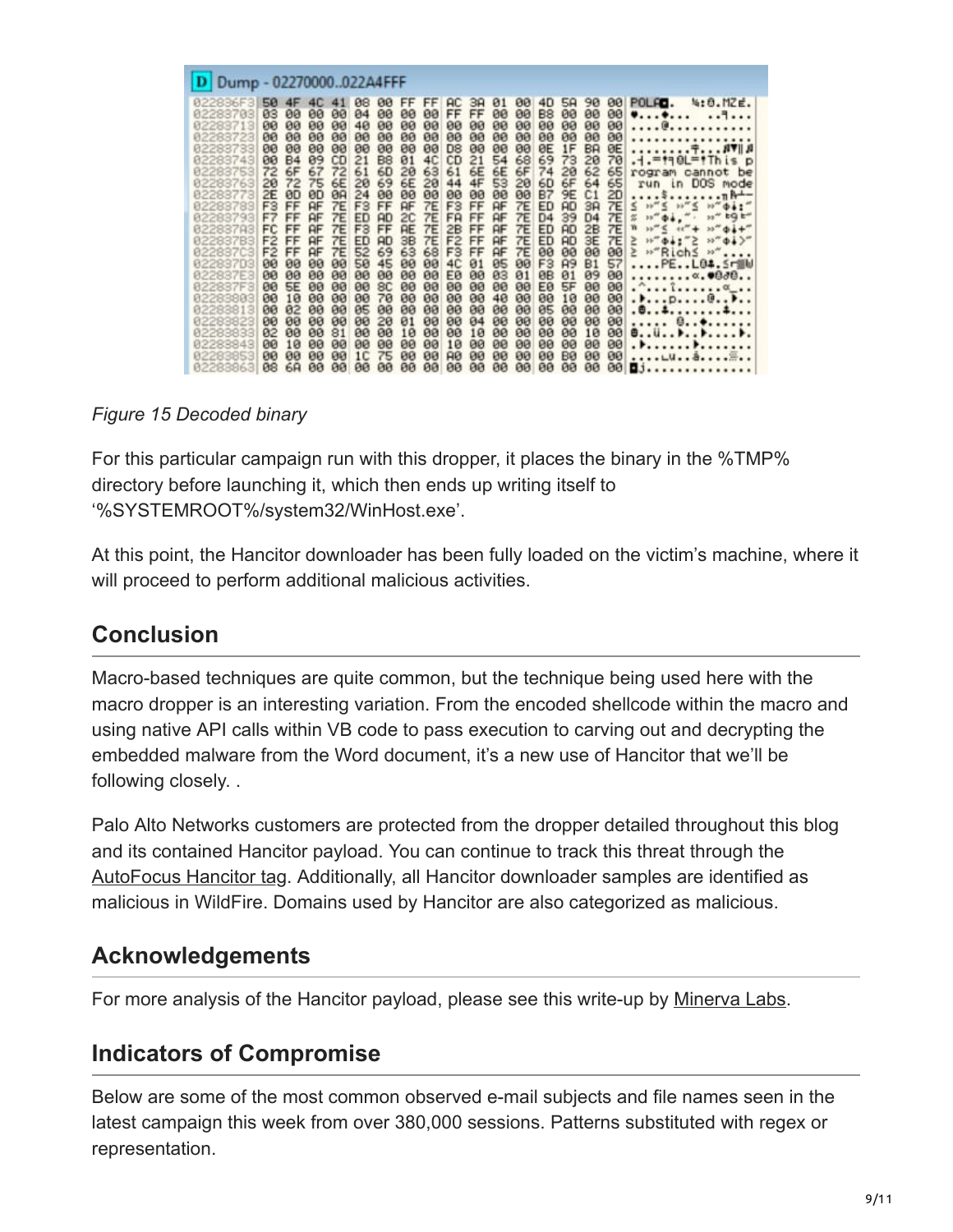## **Email Subjects**

<domain> invoice for <month>

levi.com invoice for august

<domain> bill <domain> deal <domain> receipt <domain> contract <domain> invoice

metlife.com bill metlife.com deal metlife.com receipt metlife.com contract metlife.com invoice

## **File Names**

artifact[0-9]{9}.doc bcbsde.com\_contract.doc contract [0-9]{6}.doc generic.doc price\_list.doc\_[0-9]{6}.doc report\_[0-9]{6}.doc

In addition, we observed these C2 calls out during analysis, which can be detected at your perimeter by the use of '/(sl|zaopy)/gate.php'.

hxxp://betsuriin[.]com/sl/gate.php hxxp://callereb[.]com/zapoy/gate.php hxxp://evengsosandpa[.]ru/ls/gate.php hxxp://felingdoar[.]ru/sl/gate.php hxxp://gmailsign[.]info/plasma/gate.php hxxp://hecksafaor[.]com/zapoy/gate.php hxxp://heheckbitont[.]ru/sl/gate.php hxxp://hianingherla[.]com/sl/gate.php hxxp://hihimbety[.]ru/sl/gate.php hxxp://meketusebet[.]ru/sl/gate.php hxxp://mianingrabted[.]ru/zapoy/gate.php hxxp://moatleftbet[.]com/sl/gate.php hxxp://mopejusron[.]ru/sl/gate.php hxxp://muchcocaugh[.]com/sl/gate.php